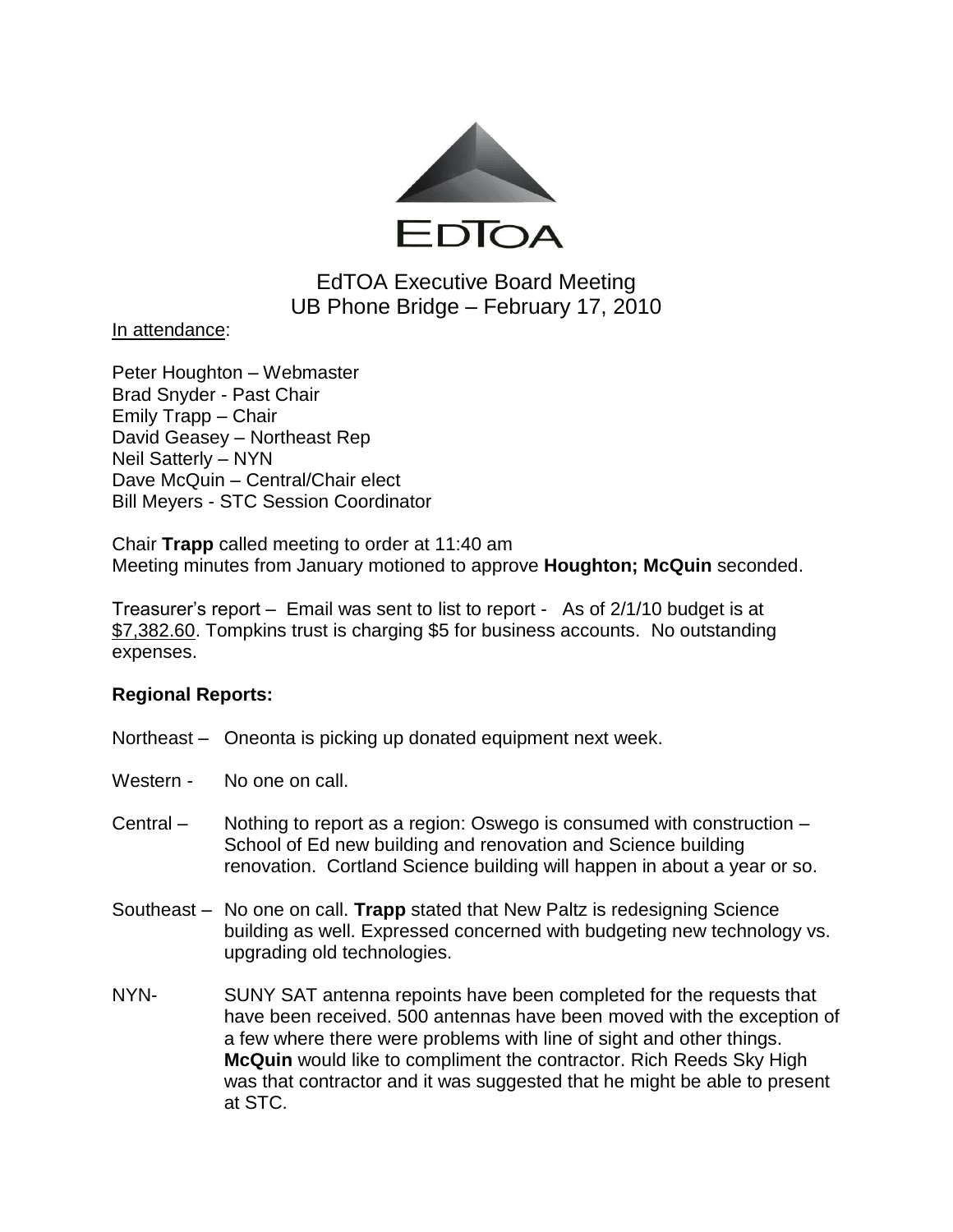**Satterly** was asked if he ever thought an educational channel would come back to NYN and he would LOVE it but the hard part is the content and having relevant content.

OTB simulcast contract is gone. This was a huge revenue generator for NYN – while they are sorry to see the \$\$ go they look forward to concentrating on other educational programming.

Update to last minutes – SLN – problems go beyond bandwidth to managing media content and **Satterly** looks forward to meeting with SLN to see what type of solutions they can provide to SLN. SLN will outline their issues and then sit with NYN engineers to find some solutions.

Discussion ensued about distance learning.

Upgraded Accordant software and reconfigured one of the two servers – a lot of the problems have gone away. The new version of software allows them to do some things they couldn't with the old version. **Satterly** now believes they can offer a demo to us. A schedule will be forthcoming.

Web  $-$  Up to date.

### **OLD Business:**

Service Award - Requesting nominations.

STC – **Session Planning** - Session Ideas for 2010 – Get speakers names and presentation write up to **Meyers**. **Trapp** will send out a session planning guide to Exec list. **Meyers** said that there were no sessions nailed down yet. **Trapp** stated that analog and digital audio situations could be a session and it would be neat to hear Extron and Creston solutions.

This is left over from previous call for information only.

**Closed Captioning** – ADA issues; web

**LED** 

**Digital Signage** – Bekier will be taking this on. McQuin might have some info and this and may be willing to co-present (Meyers informed us of this).

**Extron –** emerging technologies. Bill is onboard.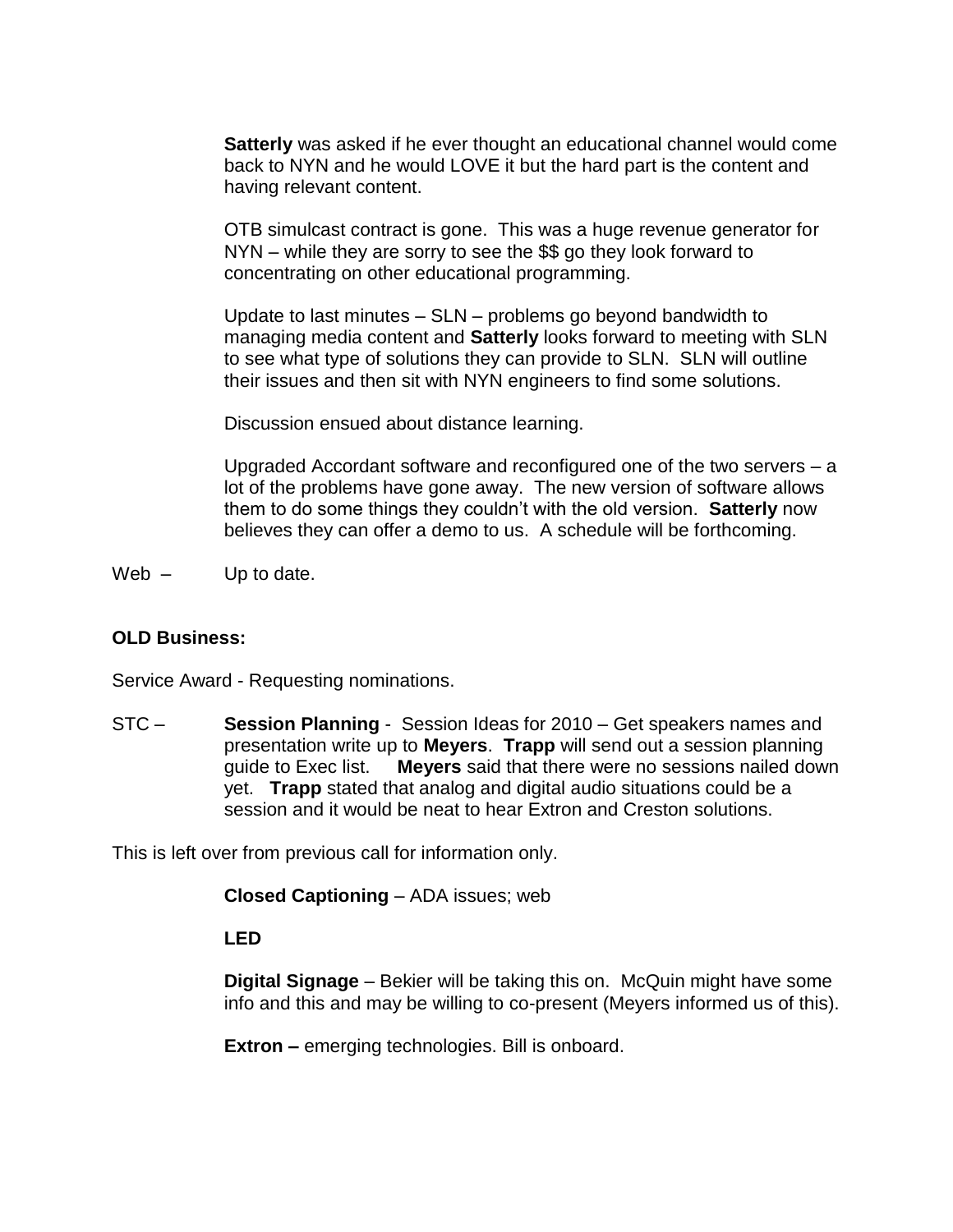**Learning Commons** – The Library as a Learning Commons and Collaborative environment. Gail Wood and Anita Kukien from Cortland will present. Ruoff will get write up for website and send to Meyers.

**Classrooms** – multiple interactive areas where faculty member teaches from the middle. Is the technology flexible enough for this type of collaboration?

Supporting Teaching and Learning Centers (is this the same as the Learning Commons?) – YES – see above.

**Birds of a Feather** –how we are dealing with overcrowding –

**How are you dealing with staffing cuts? –**

**Course Capturing –** repeat of STC 2009 or UPDATE from Virtual STC

- CCUMC Trying to find out what the exact cost will be to EdTOA. Not sure how this is working out but would like confirmation from **Donahue**.
- Scholarship- Will be sent out by **Trapp** in the beginning of March. -Form is fillable and you CAN save it if you have Adobe professional. -**Ruoff** does not have a fax number.
- SBE/CCUMC-**Trapp** would like Chair elect **McQuin** to be aware that CCUMC will be labor intensive and we should be a bigger part of SBE and have a true fall business meeting. 10/6-10/10 is CCUMC; SBE is 10/6.
- Vendors Needs exhibitors for SBE. AV Corp needs to be contacted. Discussion ensued on having vendors do track sessions.

### **General Discussions:**

- Outsourcing Discussion ensued about outsourcing technical positions and technology classroom builds on campuses.
- Mediasite Stillman is about a month or two away from being able to offer space to campuses at a reduced rate compared to Sonic.
- Applepodcaster Has anyone looked at this application? Has anyone done this on any sort of scale?

Chair **Trapp** motion to close **Meyers** seconded by **McQuin** meeting ended.